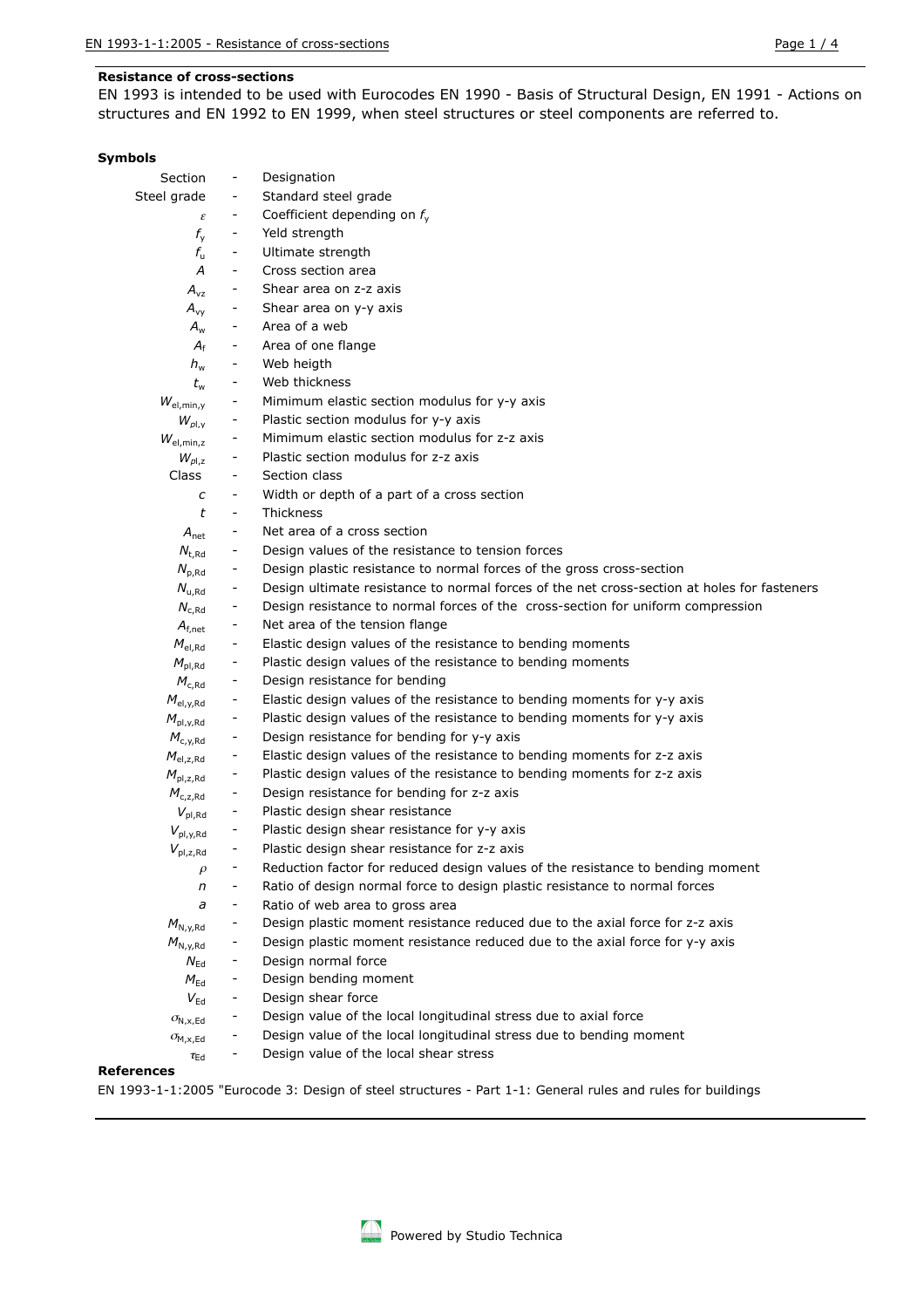| <b>Resistance of cross-sections</b>            |                                 |                                         |                                                                |                      |                 |                                                                                        |      |      |
|------------------------------------------------|---------------------------------|-----------------------------------------|----------------------------------------------------------------|----------------------|-----------------|----------------------------------------------------------------------------------------|------|------|
|                                                | Object: Arcareccio di copertura |                                         |                                                                |                      |                 |                                                                                        |      |      |
| <b>Section and Materials</b>                   |                                 |                                         |                                                                |                      |                 |                                                                                        |      |      |
| Section                                        | <b>IPE 120</b>                  |                                         |                                                                |                      |                 |                                                                                        |      |      |
| Steel grade                                    | S 235                           | fy = 235 Mpa ( $t \le 40$ mm)           |                                                                |                      |                 |                                                                                        |      |      |
| $\varepsilon =$                                | 1,00                            | fu = 360 Mpa ( $t \le 40$ mm)           |                                                                |                      |                 |                                                                                        |      |      |
| $A =$                                          | 13,2                            | cm <sup>2</sup>                         |                                                                |                      |                 |                                                                                        |      |      |
| $A_{vz} =$                                     | 6,31                            | cm <sup>2</sup>                         | $W_{el,min,y} =$                                               | 53                   | cm <sup>3</sup> |                                                                                        |      |      |
| $A_{\rm vy} =$                                 | 8,48                            | $\text{cm}^3$                           | $W_{\text{pl},y} =$                                            | 61                   | cm <sup>3</sup> |                                                                                        |      |      |
| $A_w =$                                        | 4,73                            | cm <sup>2</sup>                         | $W_{el,min,z}$ =                                               | 9                    | cm <sup>3</sup> |                                                                                        |      |      |
| $A_f =$                                        | 4,03                            | cm <sup>2</sup>                         | $W_{\text{pl},z} =$                                            | 14                   | cm <sup>3</sup> |                                                                                        | 0    |      |
| $h_w/t_w =$                                    | 1,74                            |                                         |                                                                |                      |                 |                                                                                        |      |      |
| <b>Section class</b>                           | Class 1                         |                                         |                                                                |                      |                 |                                                                                        |      |      |
| Internal web                                   |                                 |                                         |                                                                | Outstand flanges     |                 |                                                                                        |      |      |
| $c/t =$                                        | 21,23                           |                                         |                                                                | $c/t =$              | 3,62            |                                                                                        |      |      |
|                                                | Class 1                         | Internal web bending                    |                                                                |                      | Class 1         | Outstand flanges compression                                                           |      |      |
|                                                | Class 1                         | Internal web compression                |                                                                |                      |                 |                                                                                        |      |      |
| <b>Resistance of cross section</b>             |                                 |                                         |                                                                |                      |                 |                                                                                        |      |      |
| Tension                                        |                                 |                                         |                                                                |                      |                 |                                                                                        |      |      |
| $A_{\text{net}}$                               |                                 | cm <sup>2</sup>                         |                                                                |                      |                 |                                                                                        |      |      |
| $N_{t,Rd} =$                                   | $\overline{310}$                | kN                                      | $N_{\text{pl,Rd}} =$                                           | 310 kN               |                 |                                                                                        |      |      |
|                                                |                                 |                                         | $N_{\rm u, Rd}$ =                                              |                      |                 |                                                                                        |      |      |
| Compresion                                     |                                 |                                         |                                                                |                      |                 |                                                                                        |      |      |
| $N_{c, Rd} =$                                  | 310                             | kN                                      |                                                                |                      |                 |                                                                                        |      |      |
| Bending moment                                 |                                 |                                         |                                                                |                      |                 |                                                                                        |      |      |
| $A_{f,net}$ <sub></sub>                        |                                 | cm <sup>2</sup>                         |                                                                |                      |                 |                                                                                        |      |      |
| $M_{el, Rd} =$                                 | 12,4                            | kN m                                    | $M_{\text{el,y,Rd}} =$                                         | 12,4                 | kN m            | $M_{el,z, Rd} =$                                                                       | 2,0  | kN m |
| $M_{\text{pl,Rd}} =$                           | 14,3                            | kN m                                    | $M_{\text{pl},\gamma,\text{Rd}} =$                             | 14,3                 | kN m            | $M_{\text{pl,z,Rd}} =$                                                                 | 3    | kN m |
| $M_{c, Rd} =$                                  | 14,3                            | kN m                                    | $M_{c.v,Rd} =$                                                 | 14,3                 | kN m            | $M_{c,z, Rd} =$                                                                        | 3,19 | kN m |
| Shear                                          |                                 |                                         |                                                                |                      |                 |                                                                                        |      |      |
| $V_{\text{pl,Rd}} =$                           | 86                              | kN                                      | $V_{\text{pl,z,Rd}} =$                                         | 86                   | kN              | $V_{\text{pl},\gamma,\text{Rd}} =$                                                     | 115  | kN   |
| Bending and shear (§6.2.8)                     |                                 |                                         |                                                                |                      |                 |                                                                                        |      |      |
| $\rho =$                                       | 0,00                            |                                         | Shear effect on moment resistance may be neglected (§6.2.8(2)) |                      |                 |                                                                                        |      |      |
| $M_{c,Rd} =$                                   | 14,3                            | kN m                                    | $M_{c,y,Rd} =$                                                 | 14,3                 | kN m            | $M_{c,z, Rd} =$                                                                        | 3,2  | kN m |
| Bending and axial force $(§6.2.9)$             |                                 |                                         |                                                                |                      |                 |                                                                                        |      |      |
| $n =$                                          | 0,00                            |                                         |                                                                |                      |                 | Axial force effect on bending resistance for y-y axis may be neglected $(§6.2.9.1(4))$ |      |      |
| $a =$                                          | 0,39                            |                                         |                                                                |                      |                 | Axial force effect on bending resistance for z-z axis may be neglected $(§6.2.9.1(4))$ |      |      |
| $M_{N,y,Rd} =$                                 | 14,3                            | kN m                                    | Eq. $(6.36)$ §6.2.9.1 $(5)$                                    |                      |                 |                                                                                        |      |      |
| $M_{N,z,Rd} =$                                 | 3,2                             | kN m                                    | Eq. (6.37) §6.2.9.1(5)                                         |                      |                 |                                                                                        |      |      |
| Design values of action effect                 |                                 |                                         |                                                                |                      |                 |                                                                                        |      |      |
| $N_{\sf Ed}$                                   | 0 <sub>kN</sub>                 | $M_{\rm Ed}$                            | 9,06 kN m                                                      | $V_{\sf Ed}$         | 9,06 kN         |                                                                                        |      |      |
| Elastic analysis                               | 0,0 MPa                         |                                         | 171,1 MPa                                                      |                      | 19,2 MPa        | Eq. $(6.21)$ §6.2.6(5)                                                                 |      |      |
| $\sigma_{N, x, Ed}$ =<br>Eq. $(6.1) =$         | 0,55                            | $\sigma_{M,x,\text{Ed}} =$<br>§6.2.1(5) |                                                                | $\tau_{\text{Ed}} =$ |                 |                                                                                        |      |      |
| Plastic analysis                               |                                 |                                         |                                                                |                      |                 |                                                                                        |      |      |
| $N_{\rm Ed}$ / $N_{\rm t, Rd}$ =               | 0,00                            | Eq. $(6.5)$ §6.2.3(1)                   |                                                                |                      |                 |                                                                                        |      |      |
| $N_{\rm Ed}$ / $N_{\rm c, Rd}$ =               | 0,00                            | Eq. $(6.9)$ §6.2.4 $(1)$                |                                                                |                      |                 |                                                                                        |      |      |
| $M_{\rm Ed}$ / $M_{\rm c, Rd}$ =               | 0,63                            | Eq. $(6.12)$ §6.2.5(1)                  |                                                                |                      |                 |                                                                                        |      |      |
| $V_{\text{Ed}}$ / $V_{\text{pl,Rd}} =$<br>0,11 |                                 | Eq. $(6.17)$ §6.2.6(1)                  |                                                                |                      |                 |                                                                                        |      |      |
| $M_{\rm Ed}$ / $M_{\rm c, Rd}$ =<br>0,63       |                                 | Eq. (6.12), Eq. (6.29)                  |                                                                |                      |                 |                                                                                        |      |      |
| $M_{\text{Ed}}$ / $M_{\text{N,Rd}} =$<br>0,63  |                                 | Eq. (6.31) §6.2.9.1(2)                  |                                                                |                      |                 |                                                                                        |      |      |
| Eq. $(6.41) =$<br>0,40                         |                                 | §6.2.9.1(6)                             |                                                                |                      |                 |                                                                                        |      |      |
| Eq. $(6.45) =$                                 | 0,40                            | §6.2.10(3)                              |                                                                |                      |                 |                                                                                        |      |      |
| Eq. $(6.2) =$                                  | 0,63                            | §6.2.1(7)                               |                                                                |                      |                 |                                                                                        |      |      |

## **Note:**

Bending moment

Fastener holes in tension zone of the web need not be allowed for, provided that the limit given in §6.2.5 (4) is satisfied for the complete tension zone comprising the tension flange plus the tension zone of the web.

Fastener holes except for oversize and slotted holes in compression zone of the cross-section need not be allowed for, provided that they are filled by fasteners.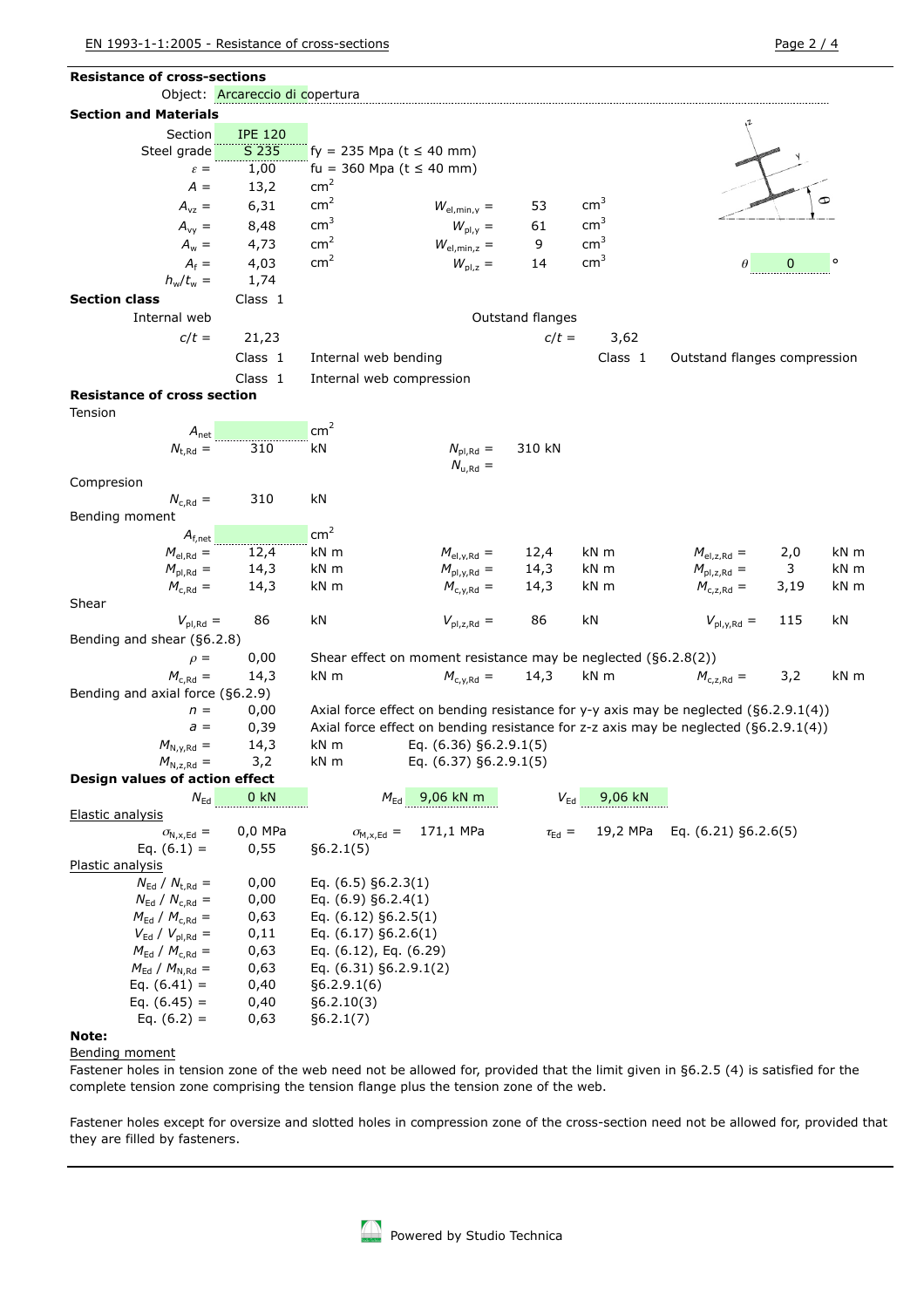| <b>Resistance of cross-sections</b>                                                                                                    |               |
|----------------------------------------------------------------------------------------------------------------------------------------|---------------|
| Object: Arcareccio di controvento di copertura                                                                                         |               |
| <b>Section and Materials</b>                                                                                                           |               |
| Section<br><b>HE 120 A</b>                                                                                                             |               |
| S 235<br>fy = 235 Mpa ( $t \le 40$ mm)<br>Steel grade                                                                                  |               |
| 1,00<br>fu = 360 Mpa ( $t \le 40$ mm)<br>$\varepsilon =$                                                                               |               |
| cm <sup>2</sup><br>$A =$<br>25,3                                                                                                       |               |
| cm <sup>2</sup><br>cm <sup>3</sup><br>8,46<br>106<br>$A_{\rm vz} =$<br>$W_{el,min,y}$ =                                                |               |
| $\text{cm}^3$<br>cm <sup>3</sup><br>$A_{yy} =$<br>20,44<br>$W_{\text{pl},y} =$<br>120                                                  |               |
| cm <sup>2</sup><br>cm <sup>3</sup><br>4,90<br>$A_w =$<br>38<br>$W_{el,min,z}$ =                                                        |               |
| cm <sup>2</sup><br>cm <sup>3</sup><br>$A_f =$<br>9,60<br>$W_{\text{pl},z}$ =<br>59                                                     | 0             |
| 0,87<br>$h_w/t_w =$                                                                                                                    |               |
| <b>Section class</b><br>Class 1                                                                                                        |               |
| Internal web<br>Outstand flanges                                                                                                       |               |
| $c/t =$<br>14,80<br>$c/t =$<br>5,69                                                                                                    |               |
| Class 1<br>Internal web bending<br>Class 1<br>Outstand flanges compression                                                             |               |
| Class 1<br>Internal web compression                                                                                                    |               |
| <b>Resistance of cross section</b>                                                                                                     |               |
| Tension                                                                                                                                |               |
| cm <sup>2</sup><br>$A_{\text{net}}$                                                                                                    |               |
| 595<br>$N_{t,Rd} =$<br>595 kN<br>kN<br>$N_{\text{pl,Rd}} =$<br>$N_{u, Rd} =$                                                           |               |
| Compresion                                                                                                                             |               |
| 595<br>$N_{c, Rd}$ =<br>kN                                                                                                             |               |
| Bending moment                                                                                                                         |               |
| cm <sup>2</sup>                                                                                                                        |               |
| 25,0<br>kN m<br>kN m<br>$M_{el, Rd}$ =<br>25,0<br>$M_{el,z, Rd} =$<br>$M_{\text{el,y,Rd}} =$                                           | 9,0<br>kN m   |
| $M_{\text{pl,Rd}} =$<br>28,1<br>kN m<br>$M_{\text{pl},\gamma,\text{Rd}} =$<br>28,1<br>kN m<br>$M_{\text{pl,z,Rd}} =$                   | 14<br>kN m    |
| 28,1<br>kN m<br>kN m<br>$M_{c,Rd} =$<br>$M_{c.v,Rd} =$<br>28,1<br>$M_{c,z, Rd} =$                                                      | kN m<br>13,83 |
| Shear                                                                                                                                  |               |
| 115<br>kN<br>$V_{\text{pl,z,Rd}} =$<br>115<br>kN<br>$V_{\text{pl},\gamma,\text{Rd}} =$<br>$V_{\text{pl,Rd}} =$                         | 277<br>kN     |
| Bending and shear (§6.2.8)                                                                                                             |               |
| 0,00<br>Shear effect on moment resistance may be neglected $(§6.2.8(2))$<br>$\rho =$                                                   |               |
| kN m<br>$M_{c,Rd} =$<br>28,1<br>28,1<br>kN m<br>$M_{c,z, Rd} =$<br>$M_{c,y,Rd} =$                                                      | 13,8<br>kN m  |
| Bending and axial force (§6.2.9)                                                                                                       |               |
| 0,01<br>Axial force effect on bending resistance for y-y axis may be neglected $(§6.2.9.1(4))$<br>$n =$                                |               |
| 0,24<br>Axial force effect on bending resistance for z-z axis may be neglected $(§6.2.9.1(4))$<br>$a =$                                |               |
| $M_{N,y,Rd} =$<br>kN m<br>28,1<br>Eq. (6.36) §6.2.9.1(5)                                                                               |               |
| 13,8<br>Eq. (6.37) §6.2.9.1(5)<br>kN m<br>$M_{N,z, Rd} =$                                                                              |               |
| Design values of action effect                                                                                                         |               |
| 5,064 kN<br>9,7 kN m<br>9,7 kN<br>$M_{\rm Ed}$<br>$V_{\text{Ed}}$<br>$N_{\sf Ed}$                                                      |               |
| Elastic analysis                                                                                                                       |               |
| 2,0 MPa<br>91,3 MPa<br>19,8 MPa<br>Eq. $(6.21)$ §6.2.6(5)<br>$\sigma_{N.x,Ed}$ =<br>$\sigma_{M,x,\text{Ed}} =$<br>$\tau_{\text{Ed}} =$ |               |
| Eq. $(6.1) =$<br>§6.2.1(5)<br>0,18<br>Plastic analysis                                                                                 |               |
| $N_{\rm Ed}$ / $N_{\rm t, Rd}$ =<br>0,01<br>Eq. $(6.5)$ §6.2.3(1)                                                                      |               |
| $N_{\rm Ed}$ / $N_{\rm c, Rd}$ =<br>0,01<br>Eq. $(6.9)$ §6.2.4 $(1)$                                                                   |               |
| $M_{\rm Ed}$ / $M_{\rm c, Rd}$ =<br>Eq. $(6.12)$ §6.2.5(1)<br>0,35                                                                     |               |
| $V_{\rm Ed}$ / $V_{\rm pl, Rd}$ =<br>Eq. (6.17) §6.2.6(1)<br>0,08                                                                      |               |
| $M_{\rm Ed}$ / $M_{\rm c, Rd}$ =<br>Eq. (6.12), Eq. (6.29)<br>0,35                                                                     |               |
| $M_{\text{Ed}}$ / $M_{\text{N,Rd}} =$<br>Eq. (6.31) §6.2.9.1(2)<br>0,35                                                                |               |
| Eq. $(6.41) =$<br>0,12<br>§6.2.9.1(6)                                                                                                  |               |
| Eq. $(6.45) =$<br>0,12<br>§6.2.10(3)                                                                                                   |               |
|                                                                                                                                        |               |

# **Note:**

Bending moment

Fastener holes in tension zone of the web need not be allowed for, provided that the limit given in §6.2.5 (4) is satisfied for the complete tension zone comprising the tension flange plus the tension zone of the web.

Fastener holes except for oversize and slotted holes in compression zone of the cross-section need not be allowed for, provided that they are filled by fasteners.